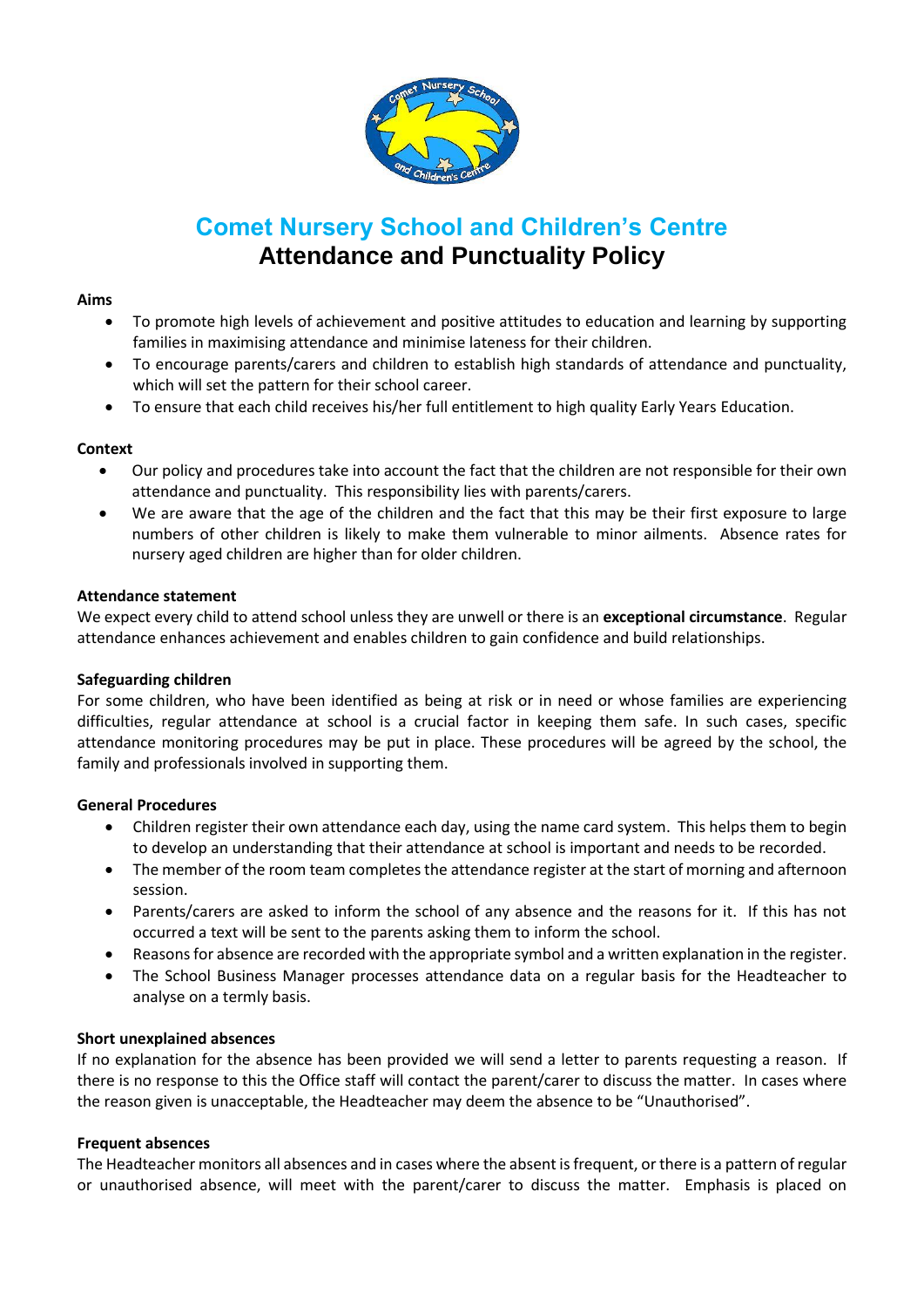supporting families to improve attendance and the keyworker or Headteacher will discuss strategies and provide on-going support and monitoring.

#### **Longer absences**

- For unexplained absence, a letter is sent to the parent/carer. If no response is received, a further letter is sent and the child's name will be taken off roll.
- Parents/cares must inform the school if the family is moving or if they intend to withdraw the child from the school.

#### **Holidays taken during term-time**

We discourage the practice of taking holidays during term-time, as it is disruptive to the child's education. In exceptional circumstances, requests to take a child out of school for a holiday during term-time, a holiday request from must be submitted to the Headteacher. Holidays of more than 10 school days will not be authorised.

#### **Punctuality**

It is important that children arrive on time at the start of the session, so that they get the most out of their time at school. At the beginning of the session staff are able to greet children and talk (briefly) to parents/carers.

# **Session Times**: **Moon Room Morning:** 08.30am – 11.30am **Afternoon**: 12.45pm – 3.15pm

**Star & Sun Room Morning**: 9 am – 11.30am **Afternoon:** 12.30pm - 3.30pm **Full Time 30 hours**: 9 am – 3 pm

**Breakfast Club**: 8-9am **Tea Club:** 3.15-5.45pm

#### **Recording lateness**

Lateness is recorded with the "L" symbol in the attendance register and the time of arrival noted. Parents/carers are asked to give an explanation, which is also recorded. The Headteacher monitors lateness.

#### **Frequent lateness**

- In cases of frequent lateness, the keyworker or Headteacher will have an informal discussion with the parents/carers to address the issue. This must not take place in front of the child or other parents/carers.
- If punctuality does not improve, a letter is sent and the parents/carers are asked to meet formally with the Headteacher, who will outline the importance of punctuality and devise strategies to improve.

#### **Lateness in collecting children at the end of the session**

- It is upsetting for children when parents/carers are late collecting them and can be detrimental to their sense of security. It also takes up one member of staff, who has to stay with the child. We understand that unusual circumstances can make anyone late occasionally and we try to reassure both parent/carer and child.
- If there is a pattern of frequent late collection, the keyworker will have an informal discussion with the parent/carer. If there is no improvement, a letter will be sent and the Headteacher will meet with the parents/carers to discuss the issue.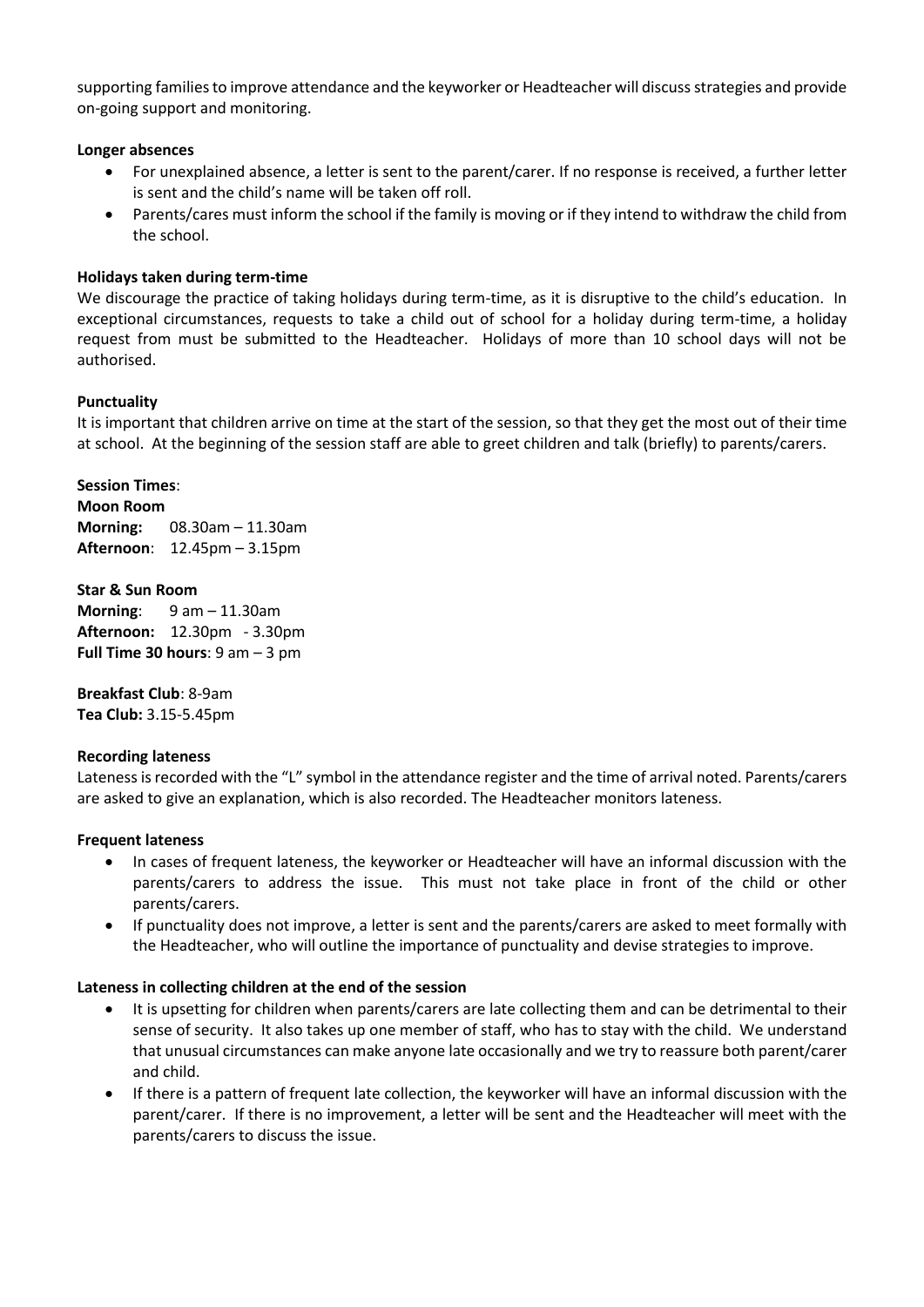### **Special Circumstances**

- If there are particular reasons which make it difficult for a family to arrive on time special arrangements can be made with the agreement of the Headteacher.
- In some cases, it may be appropriate or necessary for a child with special educational needs to arrive late.

# **Partnership with parents**

We support parents/carers in maintaining good attendance and punctuality. Information about the importance of this is explained in the school booklet, at the initial parent/carers meeting and in regular newsletters.

### **Equalities Issues**

We believe that regular attendance and punctuality are important to ensure that each child is able to access their full entitlement to nursery education.

# **Monitoring**

It is the responsibility of the Governing Body to monitor the effective deployment of this policy. This responsibility has been delegated to the Learning and Development Committee. This policy will be reviewed on a three year basis.

Monitored through:

- $\triangleright$  Weekly absence and lateness monitoring by SBM, reported to Headteacher
- $\triangleright$  Termly reports to Headteacher
- Fermly reports by Headteacher to Governing Body

**Date for Review Spring 2024**